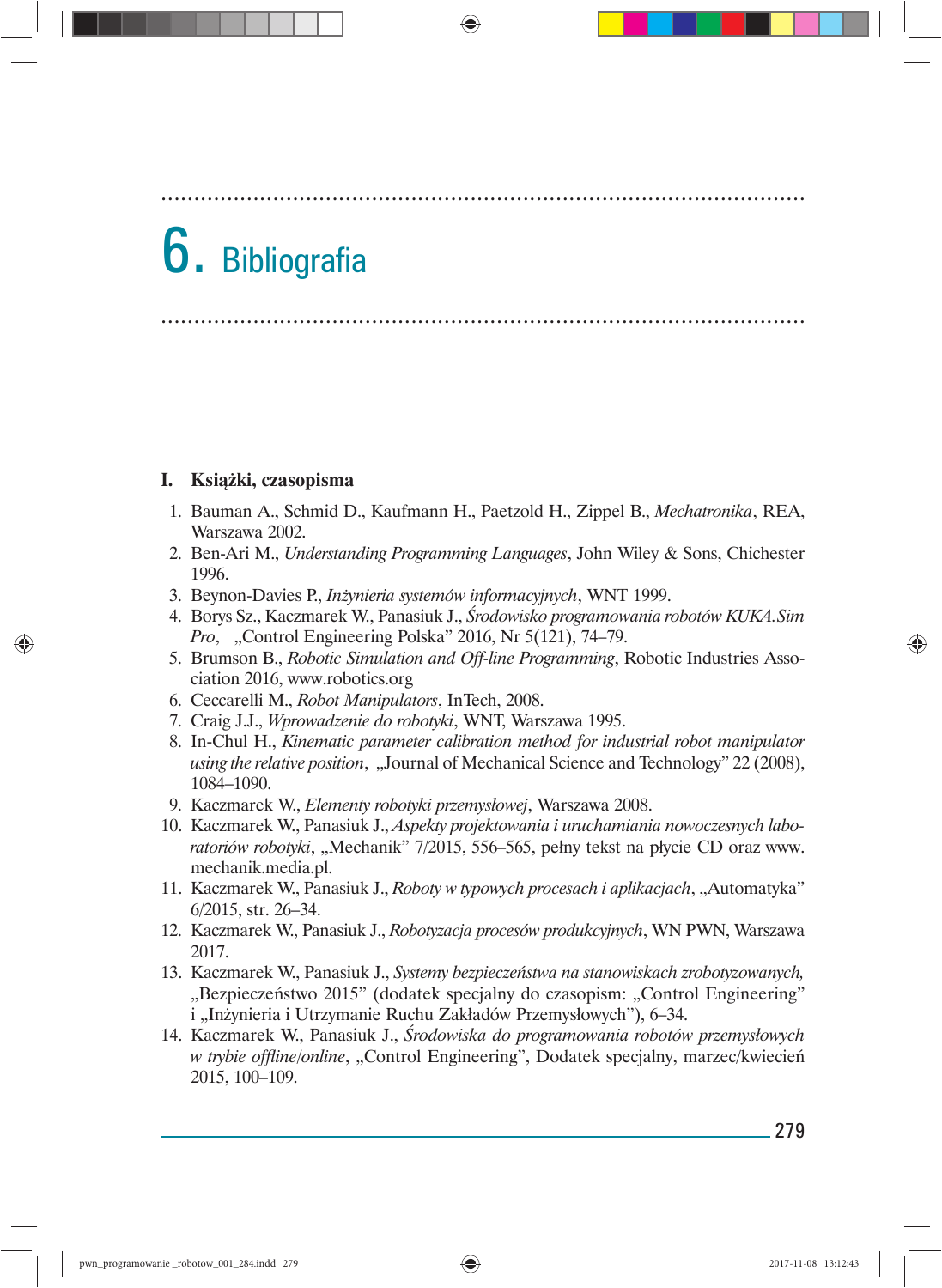- 6. Bibliografia
- 15. Kaczmarek W., Panasiuk J., *Środowiska wirtualne modelowania i projektowania procesów*  zrobotyzowanych ROBOTECH 2017, "Control Engineering", wrzesień 2017.
- 16. Kaczmarek W., Panasiuk J., Środowisko programowania robotów RobotStudio firmy ABB, "Control Engineering Polska" 2016, 4(120), 59-64.
- 17. Kaczmarek W., Panasiuk J., Borys Sz., *Środowiska programowania robotów*, WN PWN, Warszawa 2017.
- 18. Kost G., Gołda G., *Programowanie robotów on-line*, WPŚ, Gliwice 2008.
- 19. Martin J., *Application Development Without Programmers*, Prentice-Hall, University of California 1982.
- 20. Mohamed H., *Robotic tooling calibration based on linear and nonlinear formulations*, Ryerson University, 2013.
- 21. Moorning W., Roth S., *Fundamentals of manipulator calibration,* John Wiley & Sons, 1991.
- 22. Morecki A., Knapczyk J., *Podstawy robotyki*, WNT, Warszawa 1993.
- 23. Morecki A., Knapczyk J., Kędzior K., *Teoria mechanizmów i manipulatorów*, WNT, Warszawa 2002.
- 24. Panasiuk J., Kaczmarek W., *Integracja systemów wizyjnych z robotami*, "Control Engineering" 4(114) lipiec/sierpień 2015, 18–23.
- 25. Panasiuk J., Kaczmarek W., *Środowisko programowania robotów fi rmy FANUC*, "Control Engineering Polska" 2016, 3(119), 87–94.
- 26. Panasiuk J., Kaczmarek W., *Zintegrowane systemy wizyjne na stanowiskach zrobotyzowanych*, "Control Engineering Polska" 2016, 6(122), 66–74.
- 27. Spong M.W., Hutchinson S., Vidyasager M., *Robot Modeling and Control*, John Wiley & Sons, 2005.
- 28. Wenzeng Z., *3 Points Calibration Method of Part Coordinates for Arc Welding Robot*, 2008, https://www.researchgate.net/publication/221104984.

## **II.** Materiały firmowe, normy

- 1. ABB Application manual Controller software IRC5 RobotWare 6.05 (Help Robot-Studio), ABB 2004–2017.
- 2. ABB Operating manual IRC5 with FlexPendant RobotWare 6.05 (Help RobotStudio), ABB 2004–2017.
- 3. ABB Technical reference manual RAPID Instructions, Functions and Data types RobotWare 6.05 (Help RobotStudio), ABB 2014–2017.
- 4. ABB Technical reference manual RAPID overview RobotWare 6.05 (Help Robot-Studio), ABB 2004–2017.
- 5. EF-Robotertechnik GmbH Pomoc programu COSIMIR Educational User Guide, Dortmund, Germany 2000.
- 6. FANUC America Corporation. SYSTEM R-30iB and R-30iB Mate HandlingTool and MATE HandlingTool Setup and Operations Manual MAROBHT8304141E REV E. FANUC America Corporation 2016.
- 7. FANUC America Corporation SYSTEM R-30iB Plus HandlingTool Setup and Operations Manual. MAROUHT9102171E REV A. FANUC 2017.